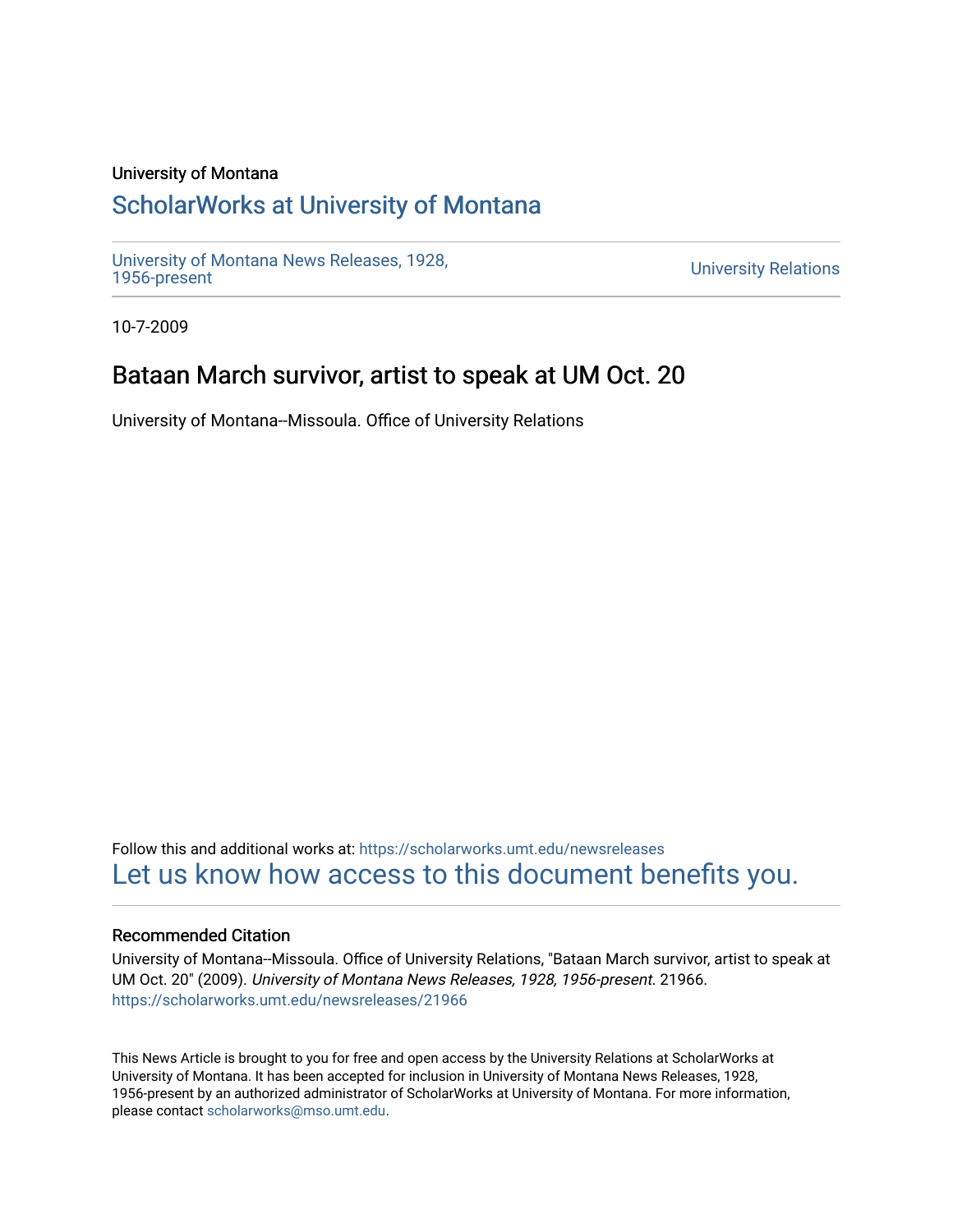

UNIVERSITY RELATIONS • MISSOULA. MT 59812 • 406.243.2522 • FAX: 406.243.4520

## <u>NEWS RELEASE</u>

Oct. 7, 2009

**Contact:** Barbara Koostra, director, Montana Museum of Art & Culture, 406-243-2019, [barbara.koostra@mso.umt.edu.](mailto:barbara.koostra@mso.umt.edu)

#### **BATAAN MARCH SURVIVOR, ARTIST TO SPEAK AT UM OCT. 20**

#### **MISSOULA —**

When Ben Steele volunteered in 1940 for the Army Air Corps, he didn't know that he was destined to spend 1,244 days as a prisoner of war.

Steele, who was bom and raised in **Roundup,** was at Clark Field on the Philippine island of Luzon serving as a dispatcher and on the ground crew on Dec. 7, 1941. when the Japanese attacked Pearl Harbor. After the 99-day battle for Bataan that ended April 9, 1942, he became one of more than 76.000 sick and starving prisoners of the Japanese who underwent the grueling 66-mile Bataan Death March.

Steele, the protagonist of the book "Tears in the Darkness: The Story of the Bataan Death March and Its Aftermath.'' will talk about his time as a World War II POW and his art depicting the experience at 5 p.m. Tuesday, Oct. 20, at Fact & Fiction in The Bookstore at UM in the University Center. The presentation, hosted by the Montana Museum of Art & Culture, is free and open to the public. Free parking will be available after 5 p.m. in lots near the University Center.

"Tears in the Darkness," a New York Times best-seller, was written by Michael and Elizabeth M. Norman and features art by Steele. The book was published this year by Farrar. Straus and Giroux.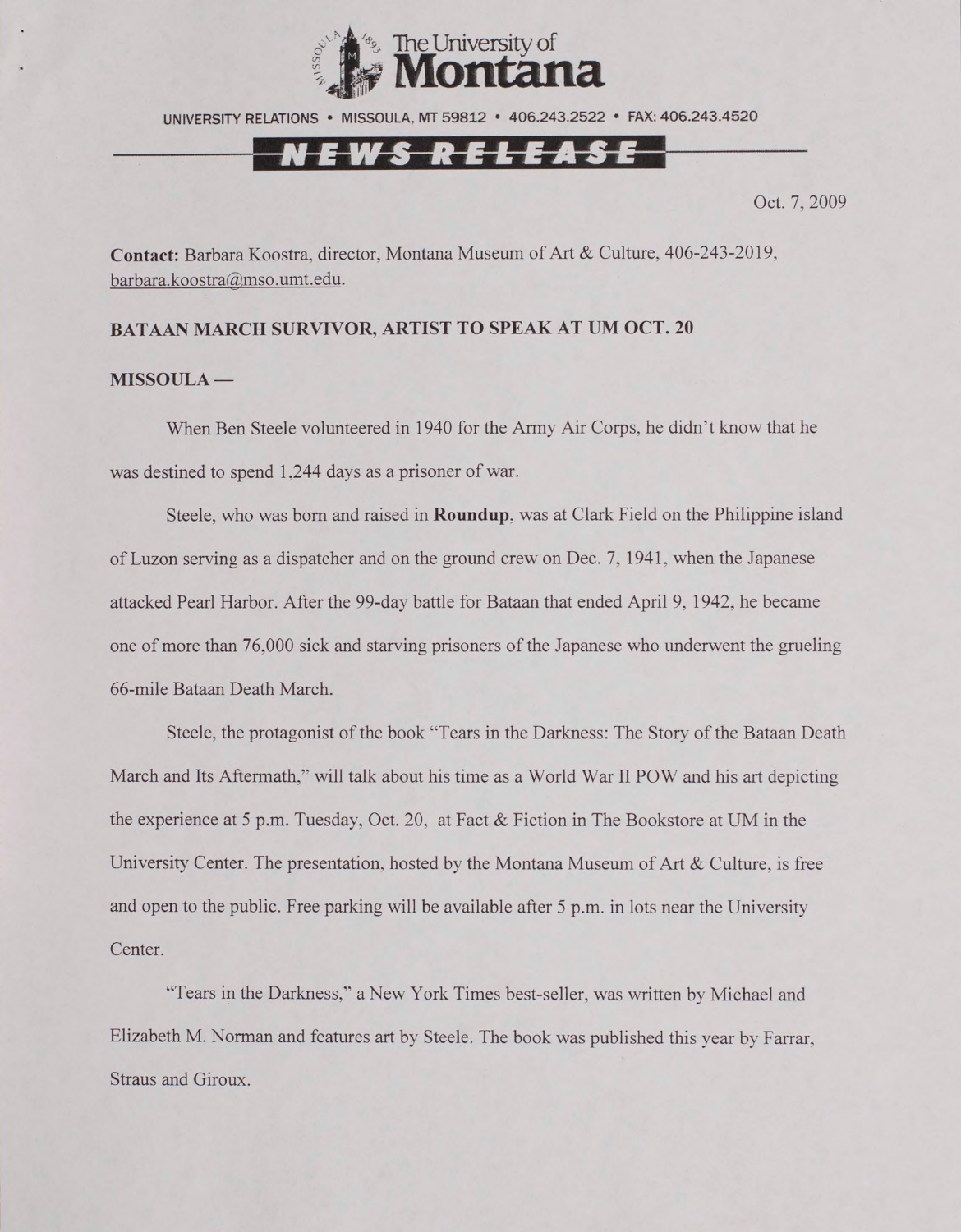During World War II. Steele was destined to become part of what many consider the single largest defeat in United States military history. The Bataan experience took him from the O'Donnell POW camp to laboring on Tayabas Road, to Bilibid Prison in Manila, and then to a "hell ship" that transported POWs in unventilated cargo holds to work as slaves in various defense industries in Japan. By 1945, Steele was forced to work 12-hour shifts underground in the coal-mining settlement of Camp Omine Machi. On the morning of Aug. 6 that year, he and the other workers heard a great blast and felt the rumble of the first atomic bomb that exploded over Hiroshima. 55 miles away.

Near death and suffering from malaria, blood poisoning, beriberi, dysentery and jaundice, Steele spent some time in Bilibid Prison in Manila, where a group of POW Navy doctors had set up a makeshift hospital. He was so ill that priests actually performed last rites - twice.

After more than a month staring at the hospital's ceiling and walls, Steele knew he had to do something. He dragged himself across the floor to the ashes of a cook fire, pulled out a stick and scratched lines on the hospital's gray concrete floor. Through his interest in drawing as a young boy and a little help from an engineer officer at the hospital, Steele's scratches eventually became drawings of horses, cows, sheep and buildings from his time growing up on a Montana ranch. Those drawings were the beginning of the artist's journey that led him to document the horrors of the experiences of World War II POWs.

Steele's original sketches were lost at sea, but when he came home to Montana after the war, he began to reproduce them from memory. He graduated from the Cleveland Institute of Art and completed teaching credentials at Kent State University. In 1955, Steele received a master's degree in art from the University of Denver. He taught art for many years at Eastern Montana College, now Montana State University-Billings, where he is a professor emeritus.